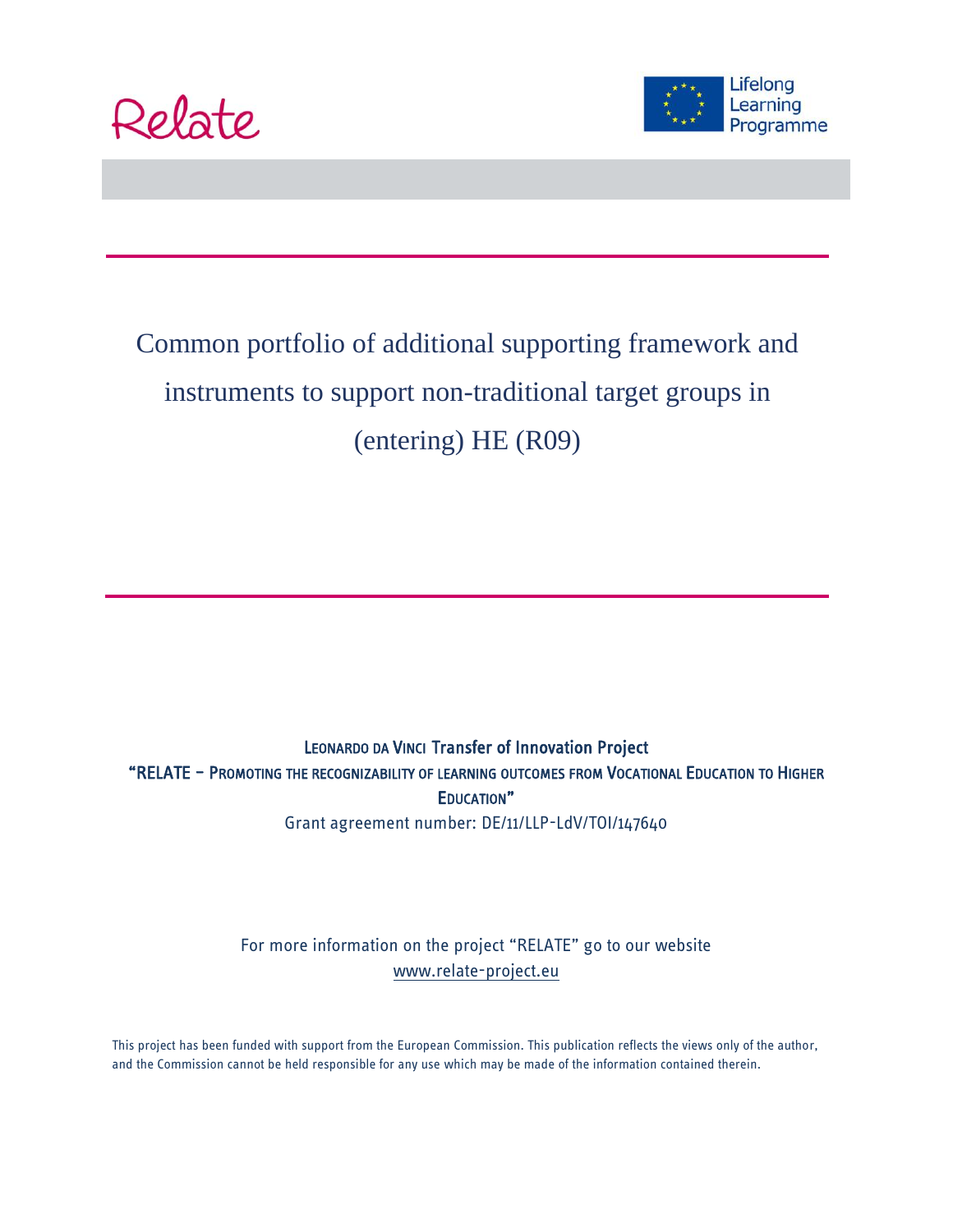

| 2 Extra occupational students in the study programs socialpedagogy & management and nursing |
|---------------------------------------------------------------------------------------------|
|                                                                                             |
| 4 Support and instruments used by VET institutions to help their trainee in entering HE13   |
|                                                                                             |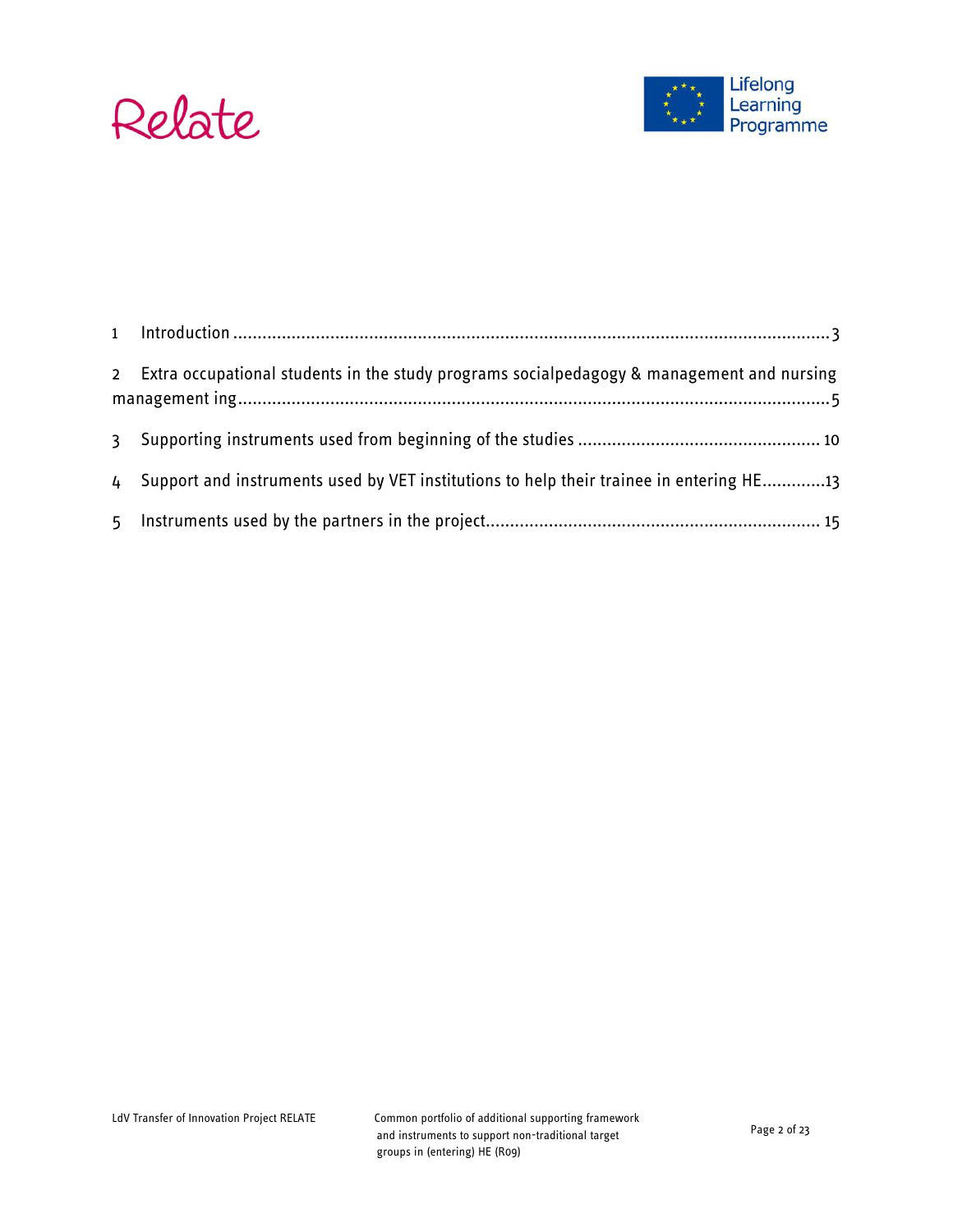

#### **Introduction**

Non-traditional target groups are very heterogeneous and each group is peculiar with regard to personal aspects, competences and experience in life and profession.

Traditional students opting for study after finishing school with an entrance qualification for higher education. The number of non-traditional students has increased in recent years.

Two different target groups of non-traditional students can be distinguished. 'Older' students were willing to study after VET, after a period of professional activity, with a high experience in their professional activities and practical expertise in the job or those, mostly women, who 're-entry' in job after spending time on family responsibilities by beginning studies. These candidates feel that they can benefit from their vocational education and their professional experience for a successful course of study in the HE.

Previous learning often goes hand in hand with learning of facts and acquisition of knowledge. Critical reviews of themes are of little or no significance. The motivation of this target group of professionals is mostly based on interest in an extra occupational study program, they want to complete their vocational biography or reaching a different position on the base of the academic degree.

The other non-traditional target group collects the trainees, which get interested in further education after VET. RPL enables younger people, who opt at first for vocational training after school education, to enter studies in HE. RPL offers a perspective for qualification and professional activities. The first decision for these students to enter VET can be based on their socialization in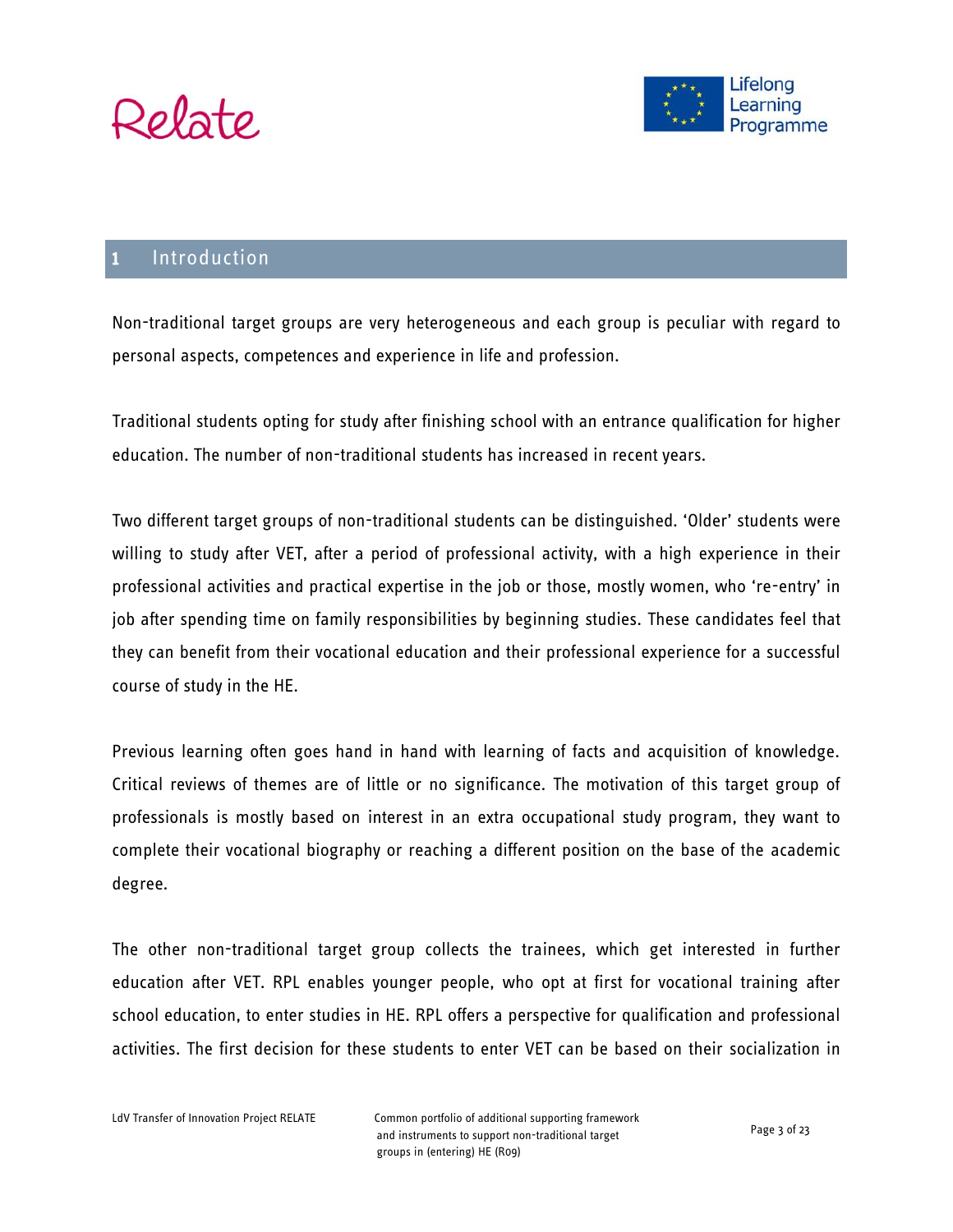



family, social environment and the experience in school, absentee economic resources or uncertainty, less self-confidence or a lack of any ideas or interests in the time of decision making.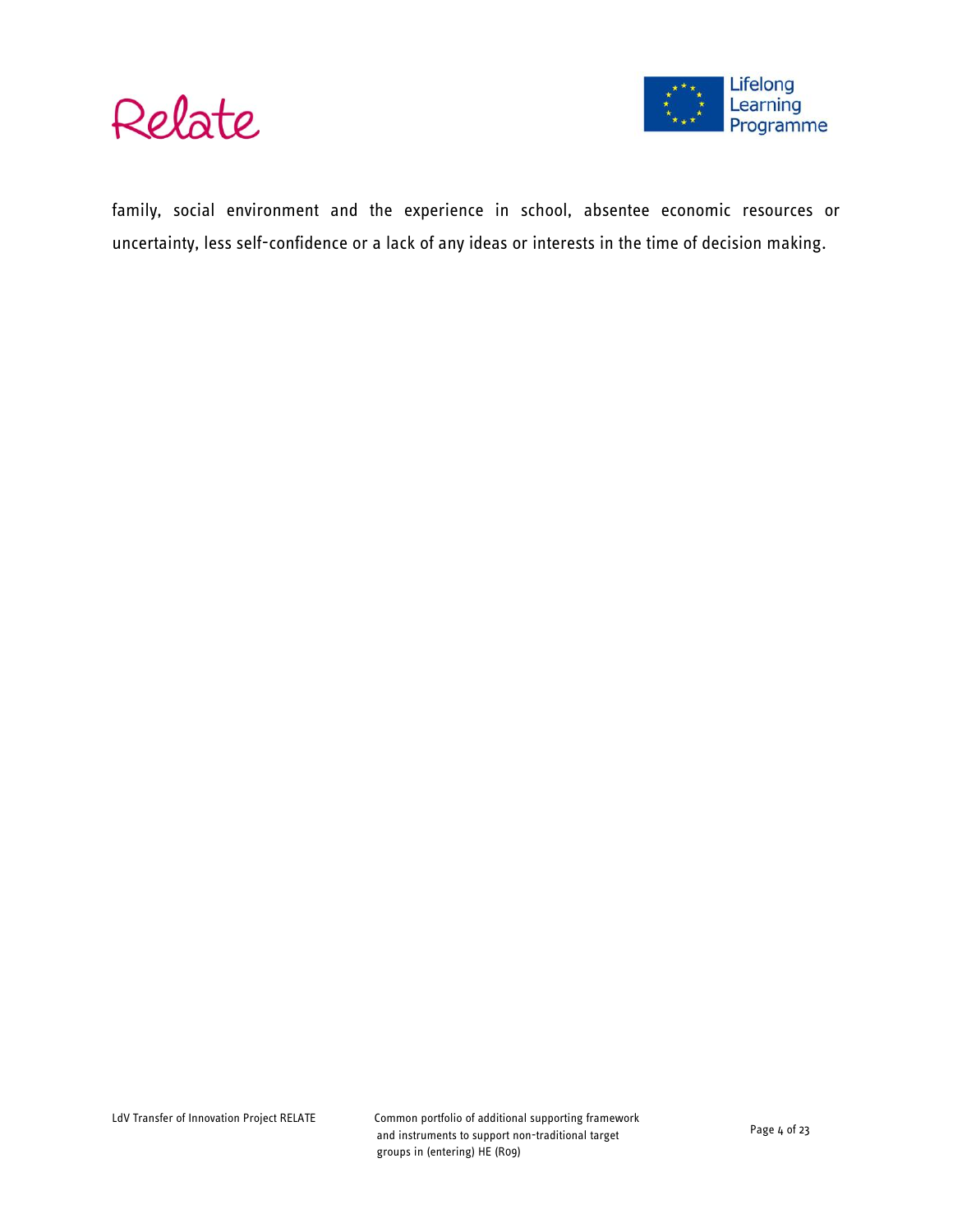



## 2 Extra occupational students in the study programs socialpedagogy & management and nursing management

The Institutions of HE address increasingly and explicit employed persons for studies. For example, in a faculty of social and health, kindergarten-teachers and nurses are asked to begin a study program in socialpedagogy & management or nursing management parallel to their job. To guarantee the success in studies it is important and necessary to development instruments or methods to support the students.

Students in extra-occupational studies with the aim to acquire a degree of higher education are often working full time. Precondition for studying in the extra-occupational study program is the profession of kindergarten teacher or nurse and to work half-time in their profession. Generally they work more in their job and they have families so that the time for study tasks is limited. In addition to that, the major part of the study program is planned as self-study. This leads sometimes and some students to the assumption that only the attendance period is the relevant part of the studies and the lecturer impart the necessary knowledge.

The extra occupational student groups are heterogenous because of the different educational background of the students and their professional experience. Some of the students have no qualification to enter HE or the schooldays date back to several years. It is therefore necessary to establish courses and counselling to support the students at the transition phase from VET to HE and from working to HE.

For such study programs with extra occupational students it is necessary to do more concerning clarification of requirements for the studies and the development of courses which can help them [to](https://dict.leo.org/#/search=to&searchLoc=0&resultOrder=basic&multiwordShowSingle=on) [compensate](https://dict.leo.org/#/search=compensate&searchLoc=0&resultOrder=basic&multiwordShowSingle=on) the lack of competences (and knowledge).

LdV Transfer of Innovation Project RELATE Common portfolio of additional supporting framework and instruments to support non-traditional target groups in (entering) HE (R09)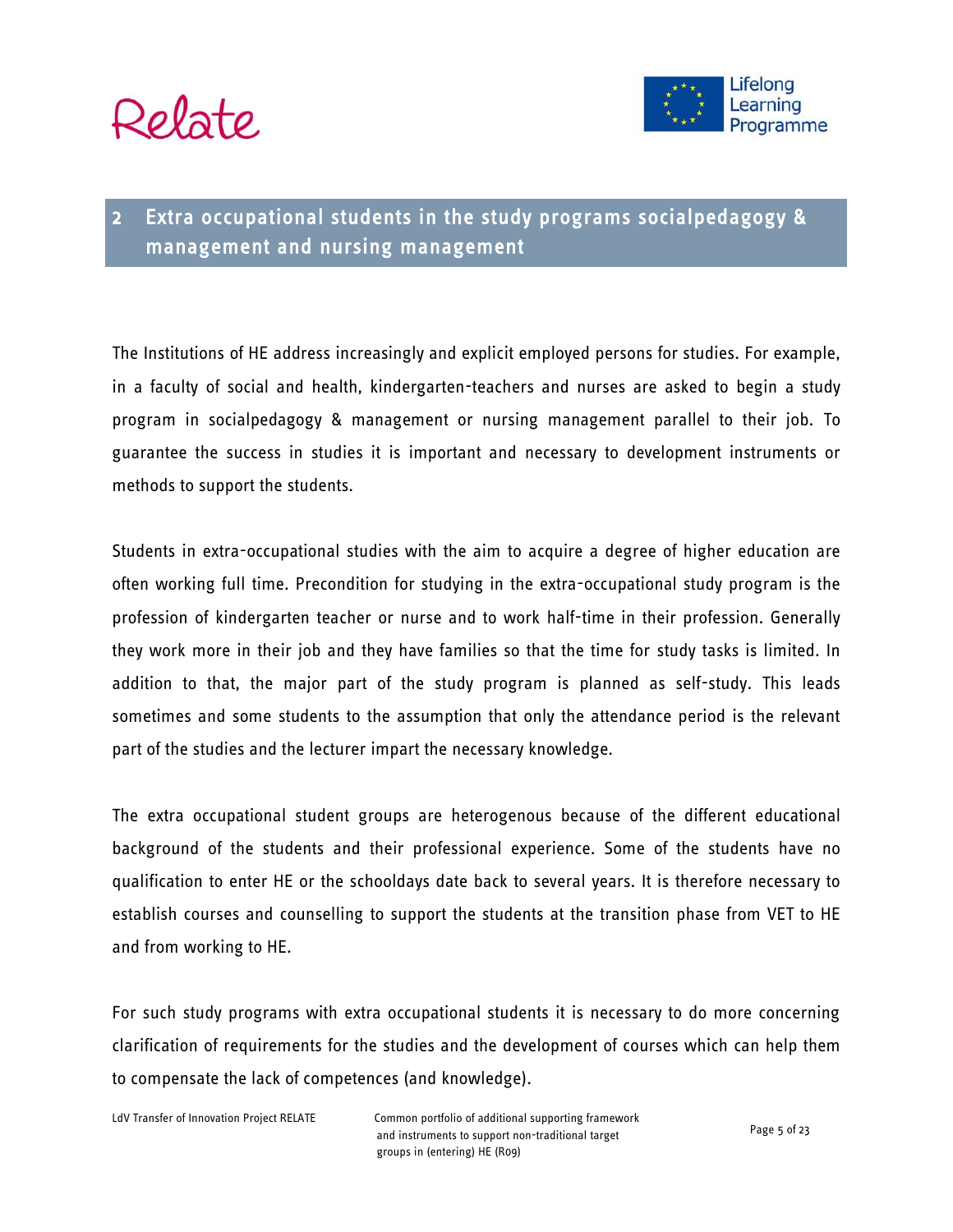

#### Preparation courses

Preparation courses can help the beginners of a study program to get involved in themes and knowledge which are precondition for modules of the specific study program. Preparation courses offered before the begin of the study program can help the beginners whose schooldays date back to several years to get involved in basic and general competences required for the studies. (e.g. refreshment in themes of the school subjects).

Preparation courses offer support in themes which require basic competences for example if modules based on the lecture of text in foreign language or modules in [business](https://dict.leo.org/#/search=business&searchLoc=0&resultOrder=basic&multiwordShowSingle=on) [administration](https://dict.leo.org/#/search=administration&searchLoc=0&resultOrder=basic&multiwordShowSingle=on) or statistics which need knowledge and competence in mathematics.

Because of the recognition of 60 ECTS and the shortening of the study-time (one year less) the time for working with the students is relatively short, especially [considering](https://dict.leo.org/#/search=against&searchLoc=0&resultOrder=basic&multiwordShowSingle=on) [the](https://dict.leo.org/#/search=the&searchLoc=0&resultOrder=basic&multiwordShowSingle=on) [fact](https://dict.leo.org/#/search=background&searchLoc=0&resultOrder=basic&multiwordShowSingle=on) that most of the students are full time workers. They do not have the required time for the studies. Consequences can be that their performances are or get poor, the students drop-out or the level of the modules will be reduced.

The difference of the requirements between studies in HE and VET is not always clear for all students. They are socialized for ,going to school' and learning knowledge. These problems appear mainly in the context of writing. Against that is the learning for written examination similar to the experience in school. Therefore it is necessary to develop courses at the beginning of and during the studies, e.g. to support scientific working (technique, the use of the technique, work with literature, ...), trainings and exercises to transfer theoretical knowledge in practical contexts and

LdV Transfer of Innovation Project RELATE Common portfolio of additional supporting framework and instruments to support non-traditional target groups in (entering) HE (R09)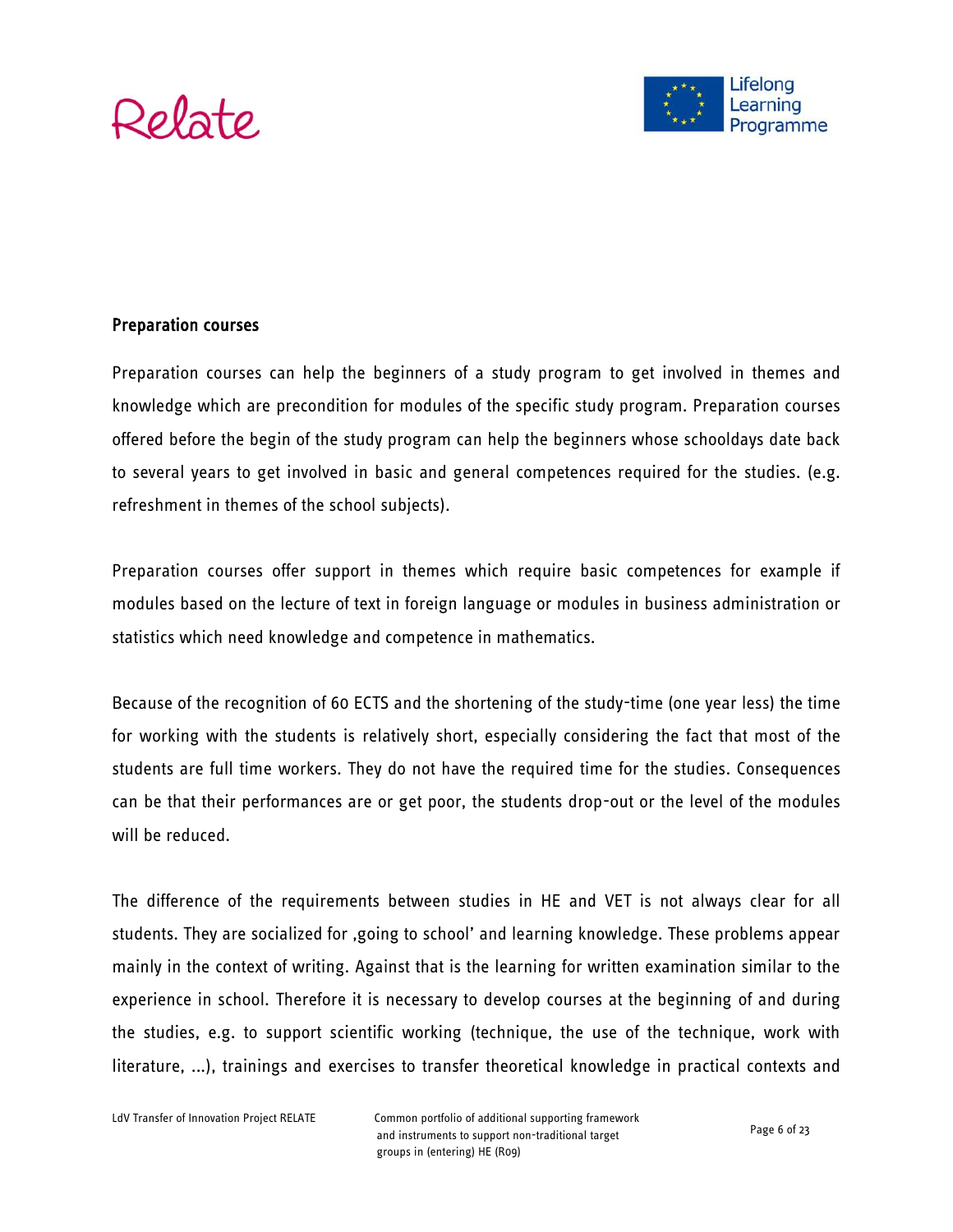



issue-oriented aspects of the modules.

The individual counselling of students should make the situation of studying a central theme and to a subject of discussion.

#### Individual counselling

Since the beginning of the study programs individual counselling should be offered and performed. Before beginning the studies, the course guidance service has to contact all the students to discuss the formalities e.g. the financing of the studies (tuition fees, …). An individual consultation for the field of study should be obligatory, before or at the beginning of the studies, particularly for extra occupational students. This offers a relevant opportunity to talk about the study program and the contents, the requirements, the effort, and about the compatibility of studying, work and family, because many students work full-time with the consequence that they have less time to fulfil the requirements of the modules.

Beside this optional offer, students will be addressed normally by the head of the study program if the student is not present in the modules, when the performance is poor. In this regard, it is useful to establish accompanying consultations with each student to assess his/her situation about the studies.

The students should know that counselling or talking about problems or issues is always possible.

#### Modules to reflection the professional activity

In the extra-occupational study programs modules used for reflecting the profession of the student

LdV Transfer of Innovation Project RELATE Common portfolio of additional supporting framework and instruments to support non-traditional target groups in (entering) HE (R09)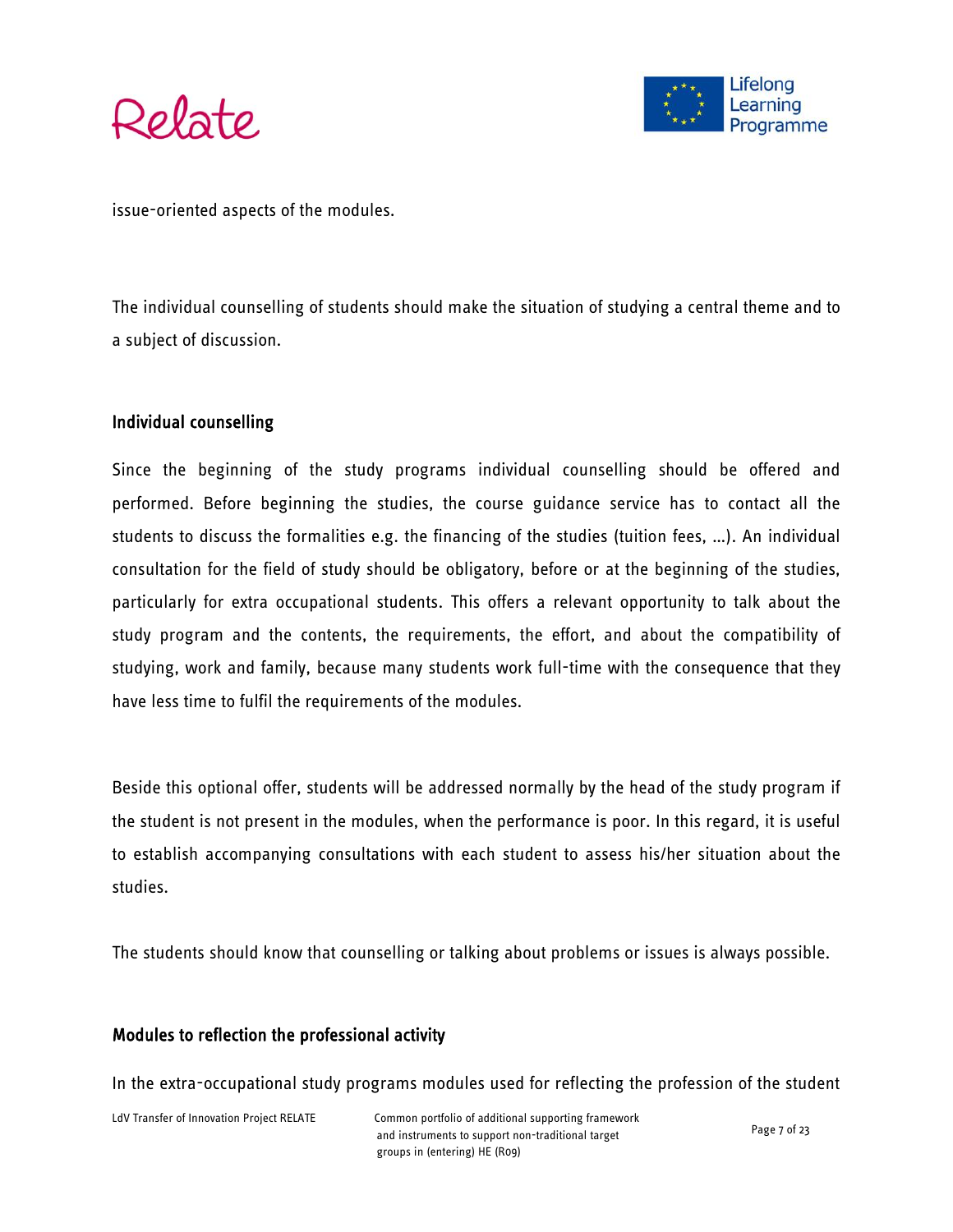



and their experiences in the job can be integrated. For example, a different perception of the profession can be acquired during these modules. The experience in the job becomes a subject of studies. The students analyze and reflect the items and her/his professional experience.

For example in the study program ,nursing management' the students have to attend different reflection modules, defined in the semesters. The students get for each of the modules a subject area and a structure for handling their themes. For example: in the first module the students select a theme of their current professional context: e.g. typical problems or situations with other professionals or patients. The second module asks to look at nursing or at the profession in the context of the society/the public: e.g. reports on nursing in the newspaper, in the news, in television series, in media. The subject area of the third module looks at the professional field of the students in the future (they look ahead to the professional sector they aspire after their studies): e.g. nurse manager, leader of a professional unit.

The reflection modules are a relevant support because the students learn to analyze their professional weekday, the social consideration of their profession with the help of the contents and methods skilled in the modules. They are able to describe a situation, to find problems and solutions.

The reflection process includes a discussion of a part of the selected theme with the study group. The reflection processes have to be documented.

#### Mentoring by Students

An important instrument in the extra-occupational study program is the participation of older' students in the process of mentoring the beginners and 'younger' students and to establish a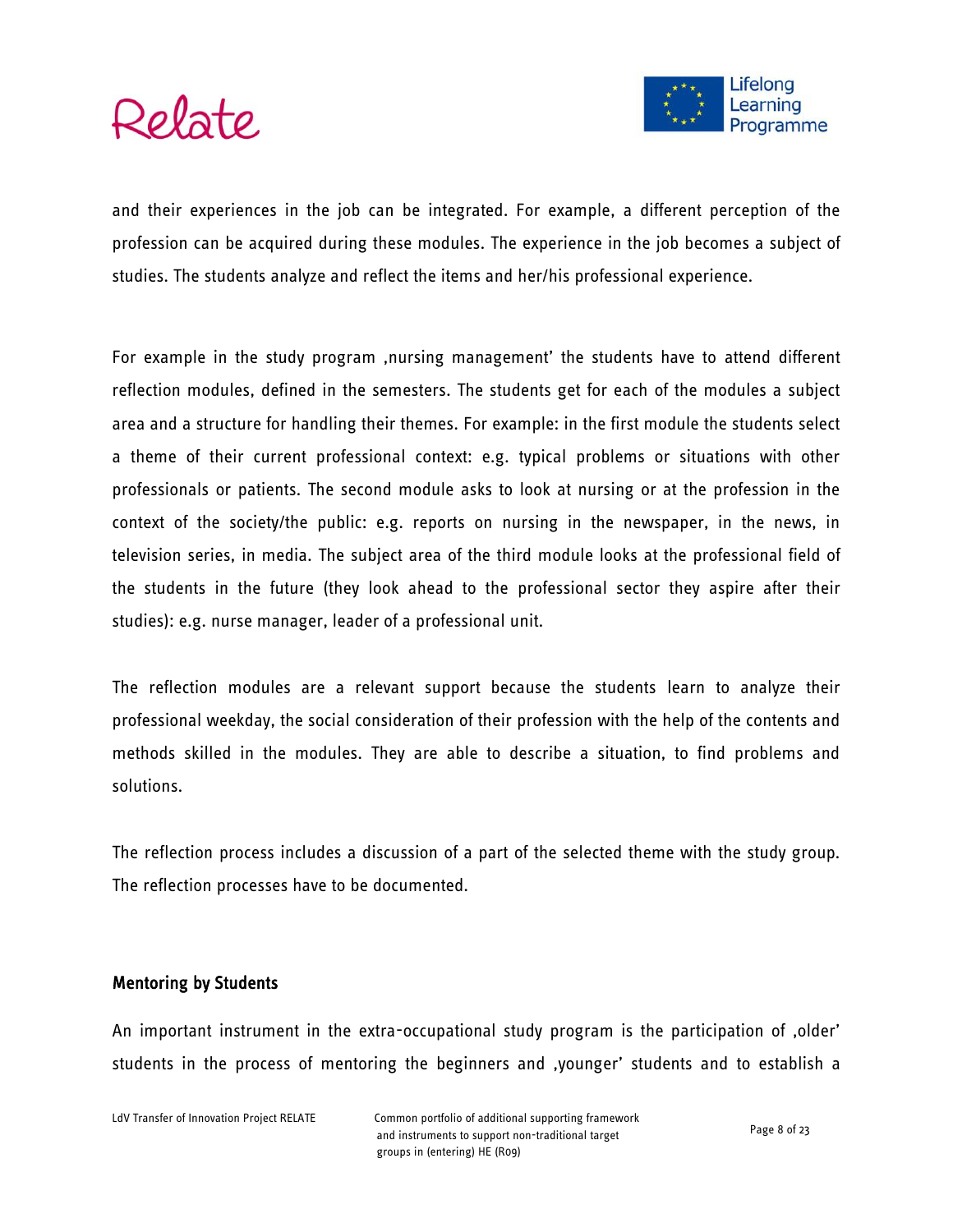



contact between full-time-students and extra-occupational students.

Different forms of mentoring systems between younger and elder students-groups should be created. A main problem is that all extra-occupational students attend the University of Applied Sciences only when they have courses. They have a timetable with closely spaced seminars, so that there is no time in between to meet other student groups. Additionally, some of the students don't live locally, and a meeting outside the times of course units is (or seems to be) impossible.

Possible occasions to realize such a mentoring is to offer to student groups meetings for informal exchange and give them the chance to organize and implement a seminar (half a day) in which the students present their projects and papers they have worked on in the modules.

Another possibility is to nominate mentors. Each student gets an older student as a mentor. The mentor comes along with the younger student during the studies. They help the new students at the beginning to find their way around; they are available for questions during the time.

An interesting approach is to combine the full-time students and extra-occupational students in a mentorship. For example in the domain of social pedagogy, the extra-occupational students are kindergarten-teachers and they work as kindergarten teachers, they have professional experience in this sector. The full time study program qualifies the students to work as kindergarten-teachers and they have to absolve periods of practical trainings. Through the contact between the two target-groups the full-time students will profit from the practice experience and the extra occupational students learn a lot about the younger generation entering their profession.

#### Information about recognition of prior learning

The possibility to studying and work at the same time is not very common.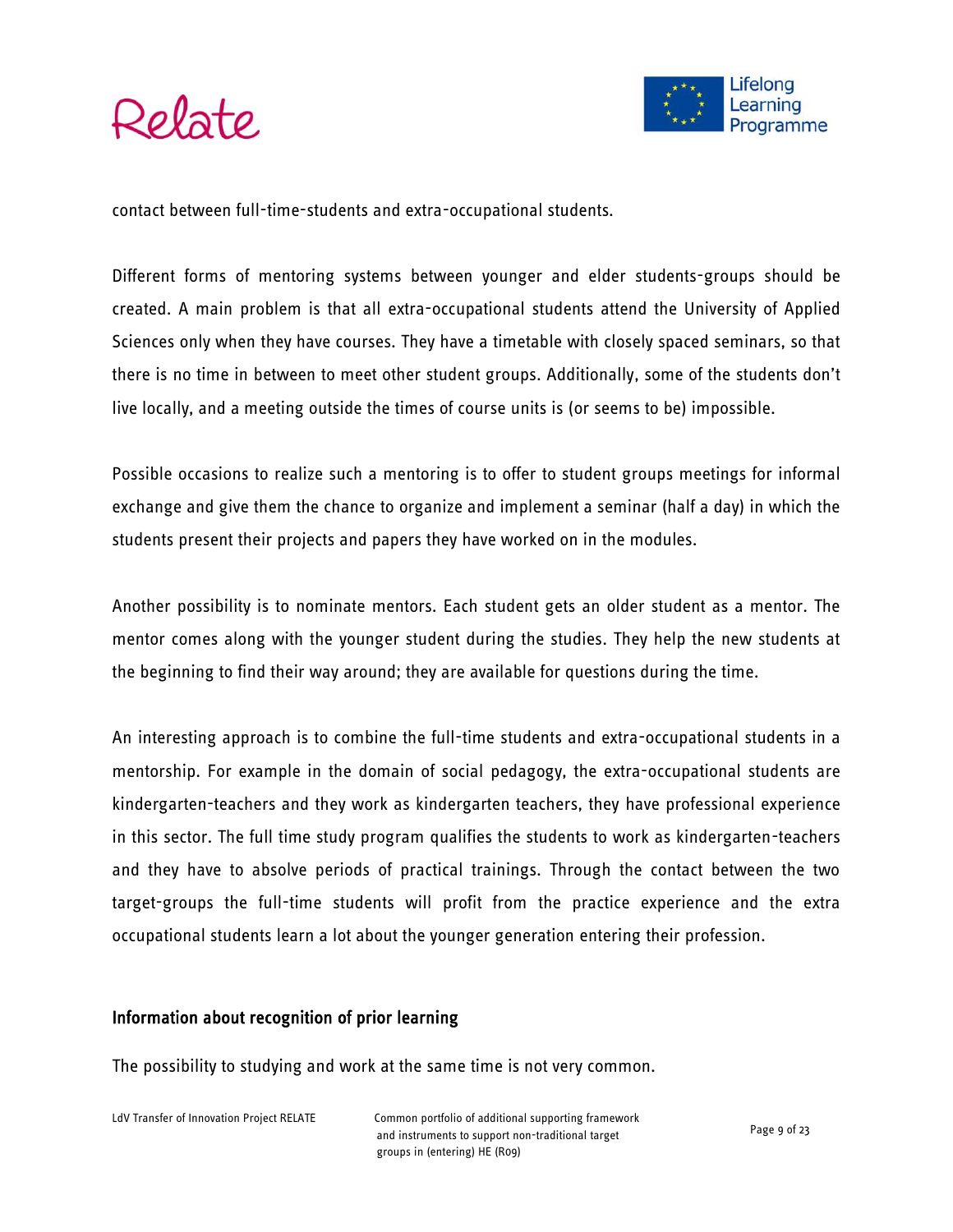



It is thus necessary for each HE Institution to have good and up-to-date information about the opportunities for studying alongside the work and the recognition of competencies acquired outside HE. Therefore the HE Institutions can use their homepage to inform about these opportunities, to offer material about the background of the process of recognition, the legal framework, etc. Candidate students have the option to inform themselves e.g. if it is possible to recognize competencies of their profession or/and professional experience. Relevant documents should be made available as a download. Information and information material should contain the contact persons, the address, phone numbers, email address and the office hours.

Another way to inform is to offer information events. Their date and time should be compatible with the working time of the employed persons interested in studying. For example the information events should take place in the afternoon, the evening or at the weekend.

### 3 Supporting instruments used from beginning of the studies

During the introductory phase of the study program it is important to implement instruments which accompany the students through the whole studying. By this means the students learn selfresponsibility and develop a feeling for time management and the workload combined with the activities of the courses.

#### Personal study plan

At the beginning of their study, the students familiarize themselves with the curriculum and create their own plan for studying they develop a ,personal study plan' (web based) which represents the base for meetings with the tutoring teacher. The implementation of the plan is connected with

LdV Transfer of Innovation Project RELATE Common portfolio of additional supporting framework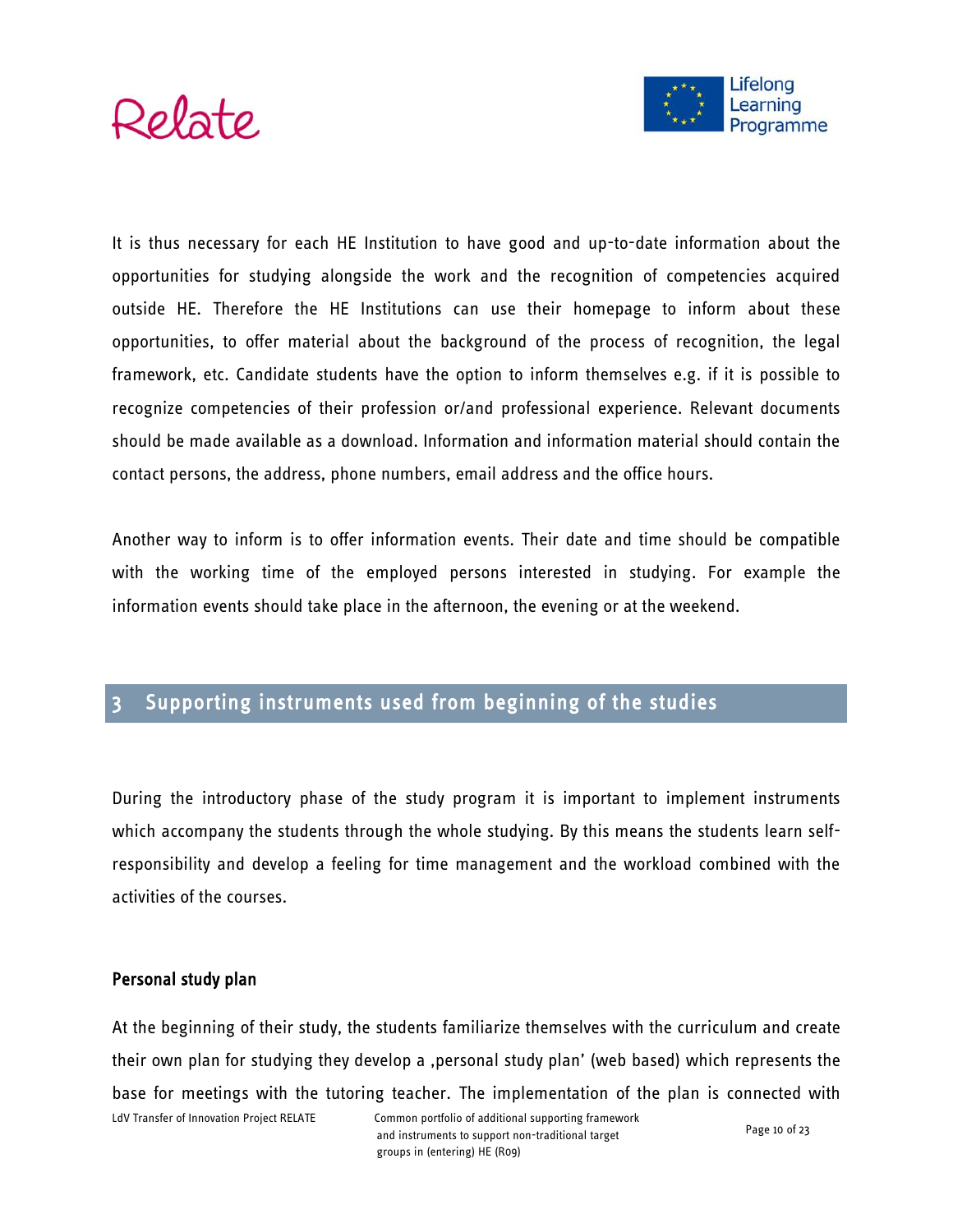



answering questions about the decision for studying, information about studying, foreign languages, problems or support for study, personal situation, aims associated with studying and the interests in spare time. The questions will be discussed with the tutor and he/she writes a feedback on the students plan.

In a next step another questions shall be answered and discussed with the tutor, which focuses on RPL, the process of studying, the plans for the thesis and ideas after the graduation. They should be asked about required support, to evaluate the individual performance of the last year of study and to give feedback the last year. The discussion about the students plan takes place at least for one year, mostly a longer time (if the student needs support).

The study plan is helpful, because the students monitor their own process of studying. They have systematic and structured contacts to their tutors, so he/she monitors the process too.

#### Personal portfolio during studying

The results of the courses are collected in a portfolio by the students. It is the base for an essay the students have to write at the end of studying to reflect about the learning outcomes and the competences they have gained.

#### Practical training teams

The students are guided by practical teams (teachers specified for practical fields). The guidance is designed for a period of five weeks. This is a helpful instrument during the practical education to have a structure and systematic plan and contact persons.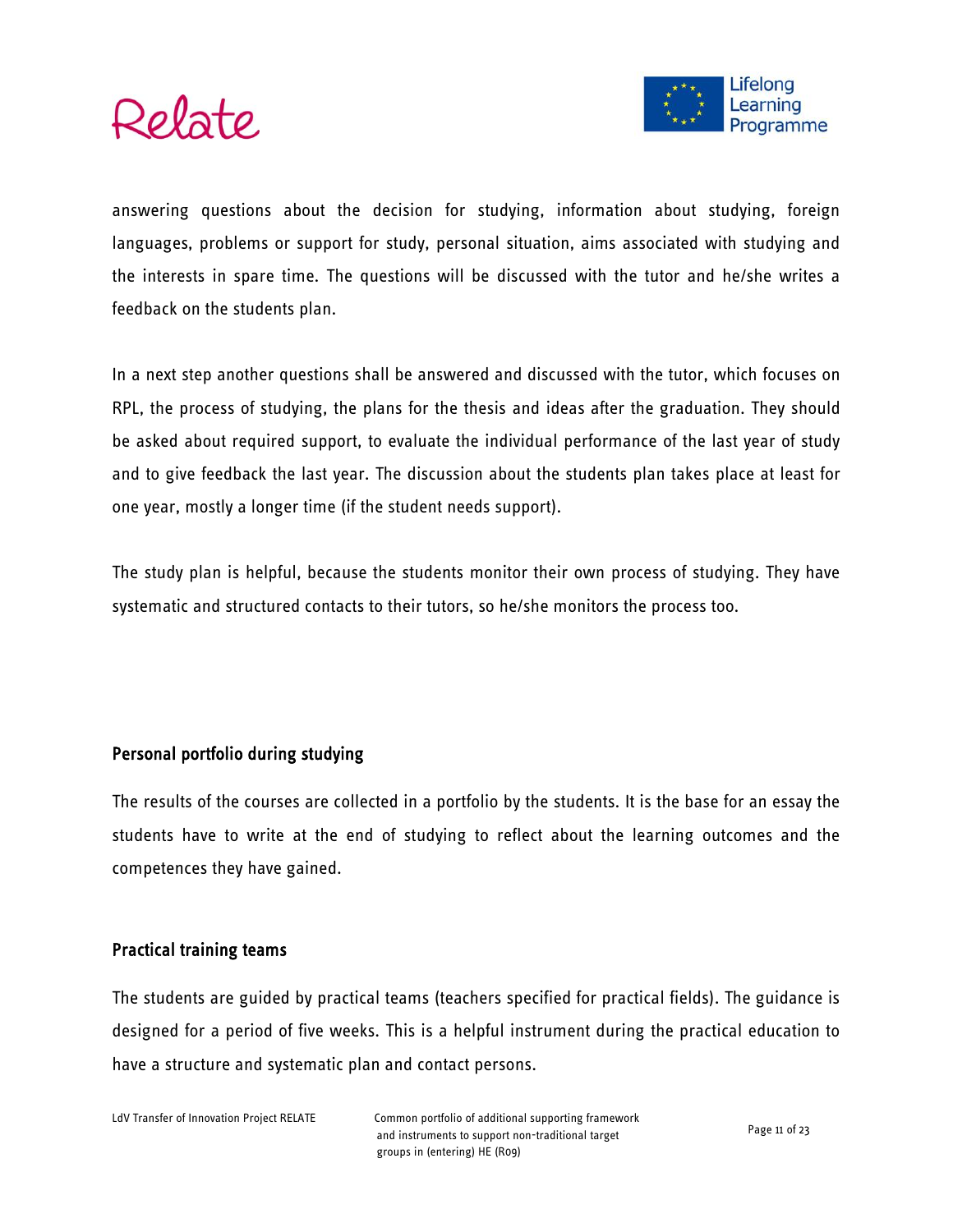



LdV Transfer of Innovation Project RELATE Common portfolio of additional supporting framework and instruments to support non-traditional target groups in (entering) HE (R09)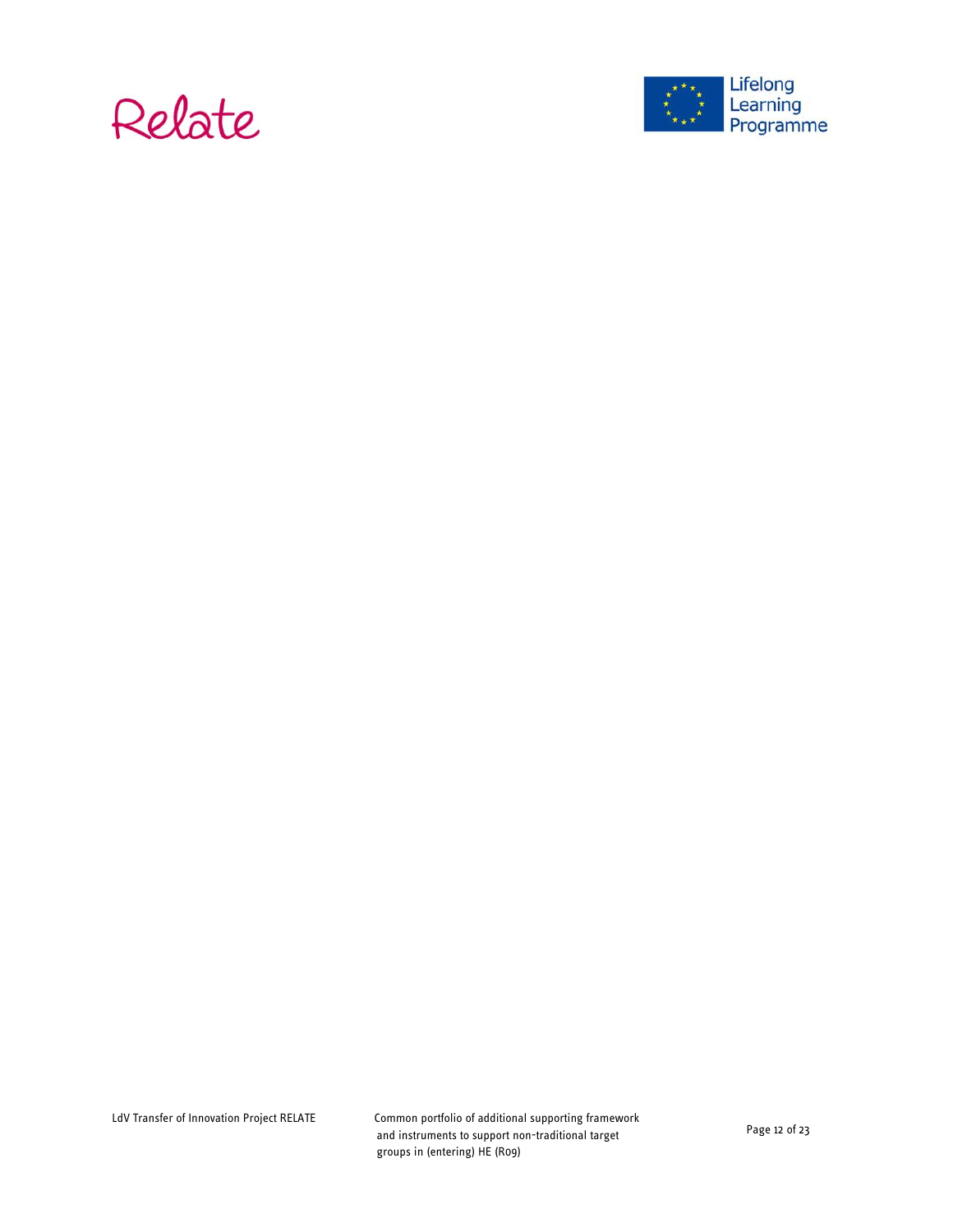



## 4 Support and instruments used by VET institutions to help their trainee in entering HE

Trainees of VET who orientate to further qualification needs help to get information about lifelong learning and the possibility of RPL. It can be necessary for them to strengthen their desire. Teachers observe and support those trainees in VET who seem to be suitable for further education through references and assistance in decision making, by talking about the issues, the possibilities and the perspectives of HE and RPL.

#### Information

The VET institution informs about the possibilities for the trainee for studying. Therefore they work together with HE Institution particularly HEI with study programs addressing the same key aspects as the VET. They can offer information events, provide information material and visits to the HE institution. It is important to talk about studying with the trainee, in order to weight the chances, the precondition and the acquirements. For that it is meaningful to establish a course, which prepare and inform the interested trainee systematically about studying.

#### Extra qualification

The VET institution offers courses to acquire the entry qualification for a study program of a University of applied sciences. Two general focuses are possible: Courses or themes to support the specific subjects of the school education (languages, mathematics ...) which are precondition for studies. A second focal point can be to acquire cross subject competencies or key aspect of studying (contact with literature, reading and writing, ability for self study, ...).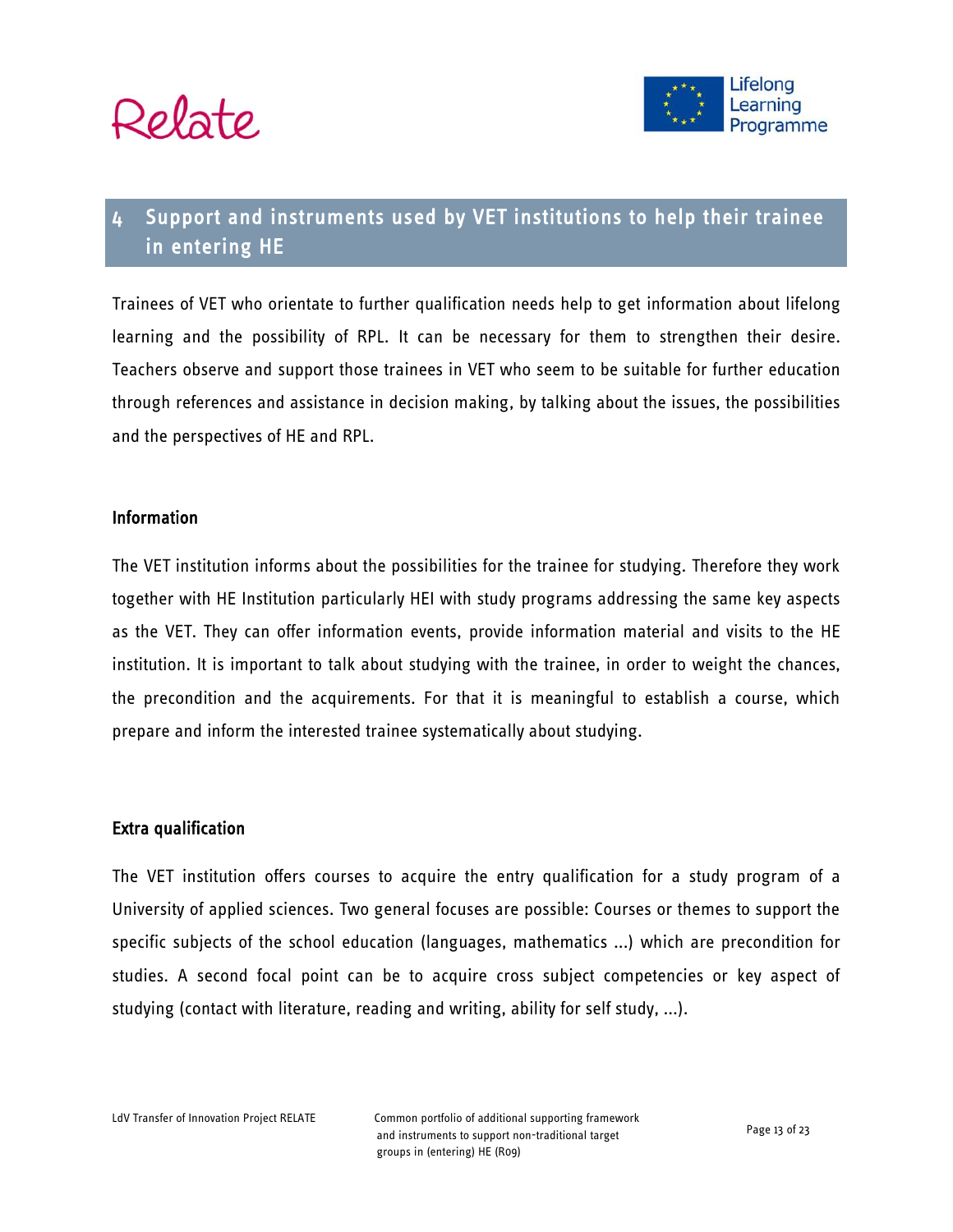



#### Bridging courses

The offer of bridging courses in cooperation with HEI to themes of the study program can smooth and fluent transition between both institutions. The candidate students have information about the HE, the institution and the processes. Questions about "studying" can be discussed before the study program eventually starts. An interesting aspect can be to acquire former trainee, who are meanwhile students for mentoring the bridging courses and contact person.

#### Mentorship between trainee and student

Students can be mentors of trainees in the last part of VET, to answer questions, to inform about studying, etc. They represent a kind of perspective or possibility after the VET and show a way of development for the trainees.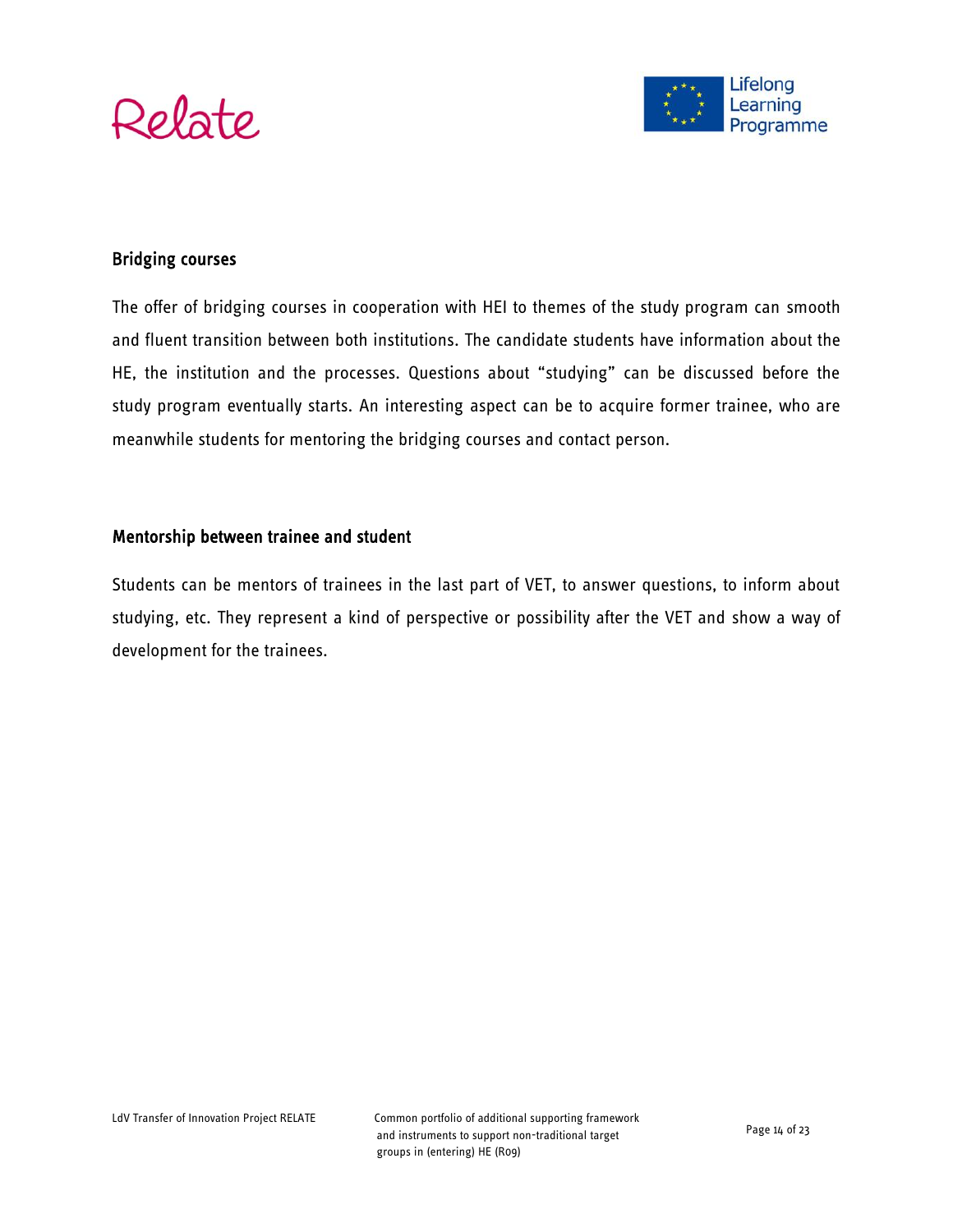



## 5 Instruments used by the partners in the project

| <b>AFBB</b> | <b>Name of Supporting</b><br>instrument | Stage of imple-<br>mentation (for<br>graduation from VET,<br><b>Admission stage</b><br>ect.) | <b>Description</b>                                                                              |
|-------------|-----------------------------------------|----------------------------------------------------------------------------------------------|-------------------------------------------------------------------------------------------------|
|             | school counselor                        | final year of VET                                                                            | school counselor gives individual advise<br>(counselling hours twice a week)                    |
|             | Lehrstellenservice                      | during VET                                                                                   | target-group specific counselling<br>(opportunities on the labour market)                       |
|             | extra qualification                     | second/final year of<br>VET                                                                  | extra lessons after school to achieve<br>advance technical certificates<br>(Fachhochschulreife) |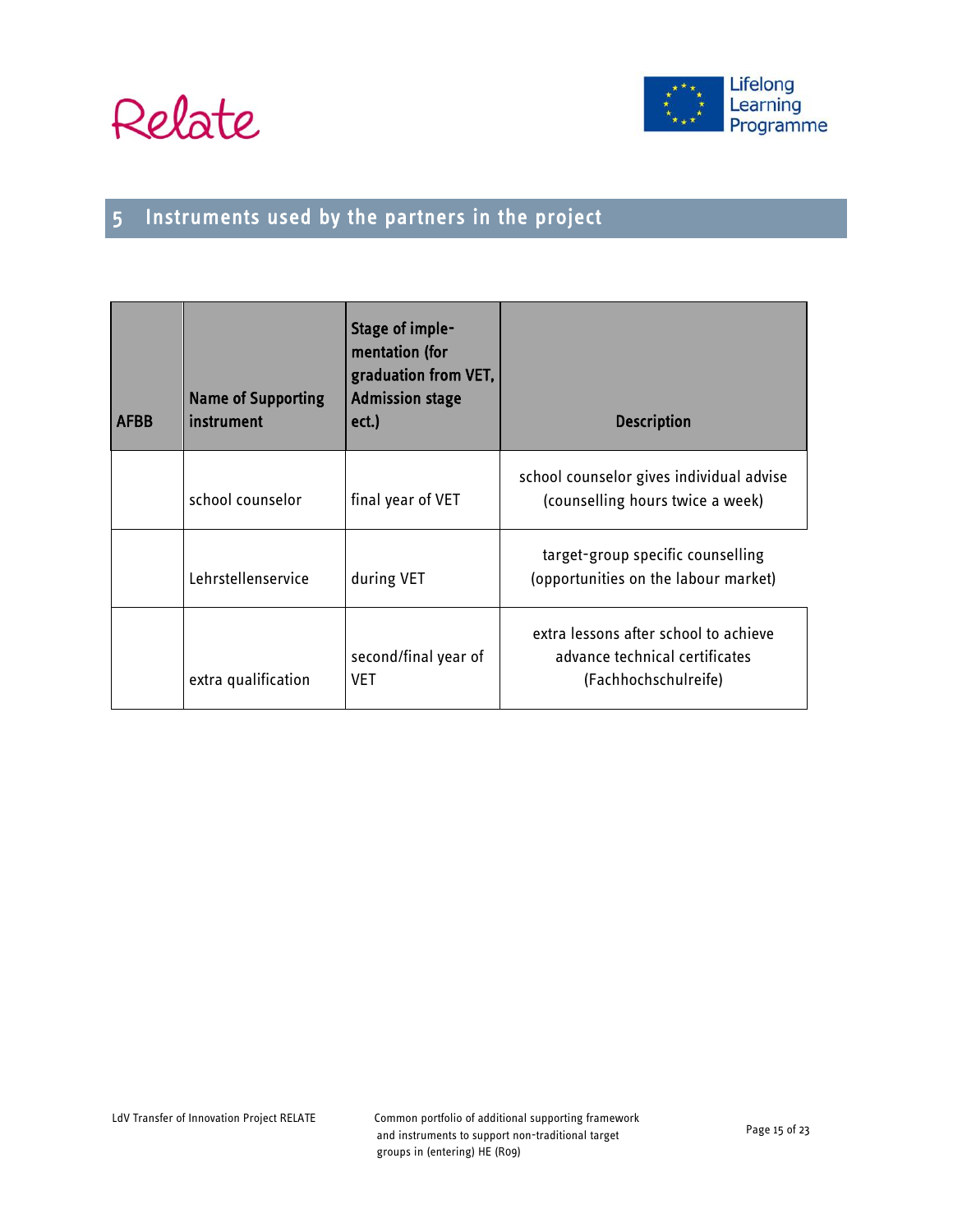



| <b>FHD</b>  | <b>Name of Supporting</b><br>instrument                     | <b>Stage of</b><br>implementation                               | <b>Description</b>                                                                                                                                                                                                           |
|-------------|-------------------------------------------------------------|-----------------------------------------------------------------|------------------------------------------------------------------------------------------------------------------------------------------------------------------------------------------------------------------------------|
|             | individual counseling                                       | different about the<br>study programs                           | Students get individual counseling<br>concerning to questions about the<br>compatibility studies/job; about question<br>linked to the papers in the study courses,<br>about personal questions/problems.                     |
|             | preparation courses                                         | since 2012                                                      | Preparation courses makes the begin or the<br>access of same courses easier (e.g.<br>mathematics), they help to find access to<br>the contents of the studies.                                                               |
|             | moduls to reflection<br>the professional<br>activity        | since 2012                                                      | In the extra-occupational study programs<br>are modules integrated which reflected the<br>professional activities. The students have to<br>develop a portfolio and present it in his<br>study group.                         |
|             | Cross-Year-Mentoring                                        | informal since 2013,<br>developing more<br>formal structure now | We encourage students to keep in Contact<br>with students in the year above.<br>Therefore we offer space in our ilias-<br>online-module and also yearly conferences<br>and seminars with students in different<br>semesters. |
|             | Mentoring between<br>full-time-students and<br>RPL-students | informal since 2013,<br>developing more<br>formal structure now | We encourage RPL-students to keep in<br>Contact with full-time-students.<br>Therefore we offer space in our ilias-<br>online-module and also yearly conferences<br>and seminars with students in different<br>semesters.     |
| <b>TUHC</b> | <b>Name of Supporting</b>                                   | <b>Stage of</b>                                                 | <b>Description</b>                                                                                                                                                                                                           |

LdV Transfer of Innovation Project RELATE Common portfolio of additional supporting framework and instruments to support non-traditional target groups in (entering) HE (R09)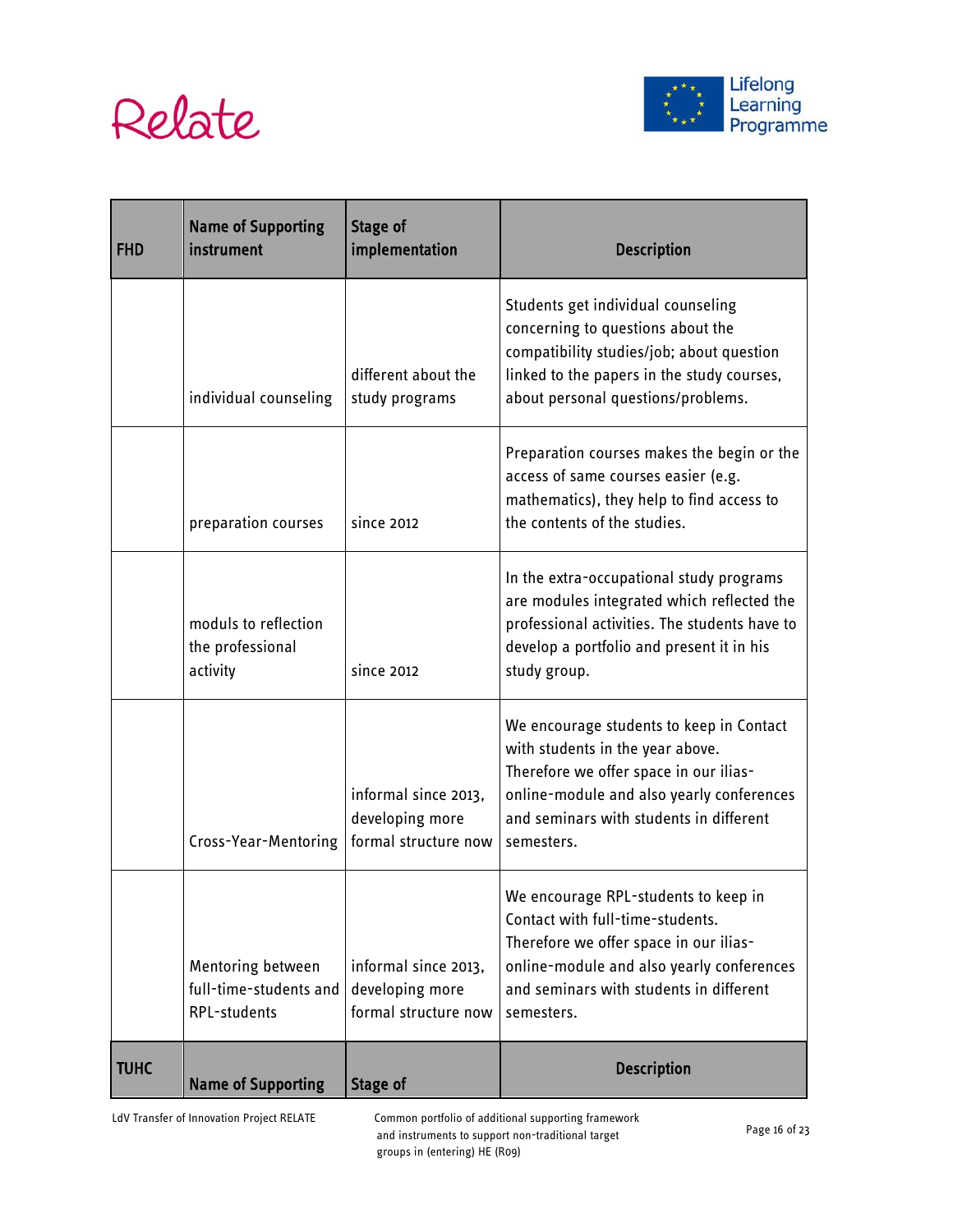



| instrument                                                                                | implementation                       |                                                                                                                                                                                                                                                                                                                                                                                                                                                                                                                                                                                                                                       |
|-------------------------------------------------------------------------------------------|--------------------------------------|---------------------------------------------------------------------------------------------------------------------------------------------------------------------------------------------------------------------------------------------------------------------------------------------------------------------------------------------------------------------------------------------------------------------------------------------------------------------------------------------------------------------------------------------------------------------------------------------------------------------------------------|
| RPL application form<br>for fulfilling the<br>admission<br>requirements for MA<br>and PhD | Before admission                     | If the candidates' previous education does<br>not meet the admission requirements for<br>master's and doctoral study programmes<br>(specialty-based or partly open curricula),<br>but the conditions are met in a different<br>way (working within the specialty,<br>engagement in research or creative work,<br>further professional studies, voluntary<br>activities, etc.) the candidate has the<br>possibility to apply for them to be<br>recognized, and in case of a positive<br>decision a candidate can apply for the<br>desired programme. Application together<br>with proof material is combined in a<br>portfolio method. |
| Webpage:<br>www.tlu.ee/vota (in<br>Estonian) and<br>www.tlu.ee/rpl (in<br>English)        | Any time                             | Information about RPL has been made<br>available in Estonian and in English.<br>Feedback from spring 2014 showed that the<br>international students were not aware of<br>RPL opportunities and based on that more<br>information was put to the webpage for<br>them.                                                                                                                                                                                                                                                                                                                                                                  |
| Individual counselling                                                                    | Any time                             | In each academic unit there's a person<br>whose responsibility is also to provide RPL<br>counselling to the prospective and current<br>students. As RPL cases are quite often very<br>individual, it is a great opportunity to go<br>through previously gained knowledge and<br>skills individually.                                                                                                                                                                                                                                                                                                                                  |
| Info sessions                                                                             | Before admission<br>and beginning of | Info sessions are held for prospective and<br>also new students, who have prior learning<br>experience (studies, training, work etc) they                                                                                                                                                                                                                                                                                                                                                                                                                                                                                             |

LdV Transfer of Innovation Project RELATE Common portfolio of additional supporting framework and instruments to support non-traditional target groups in (entering) HE (R09)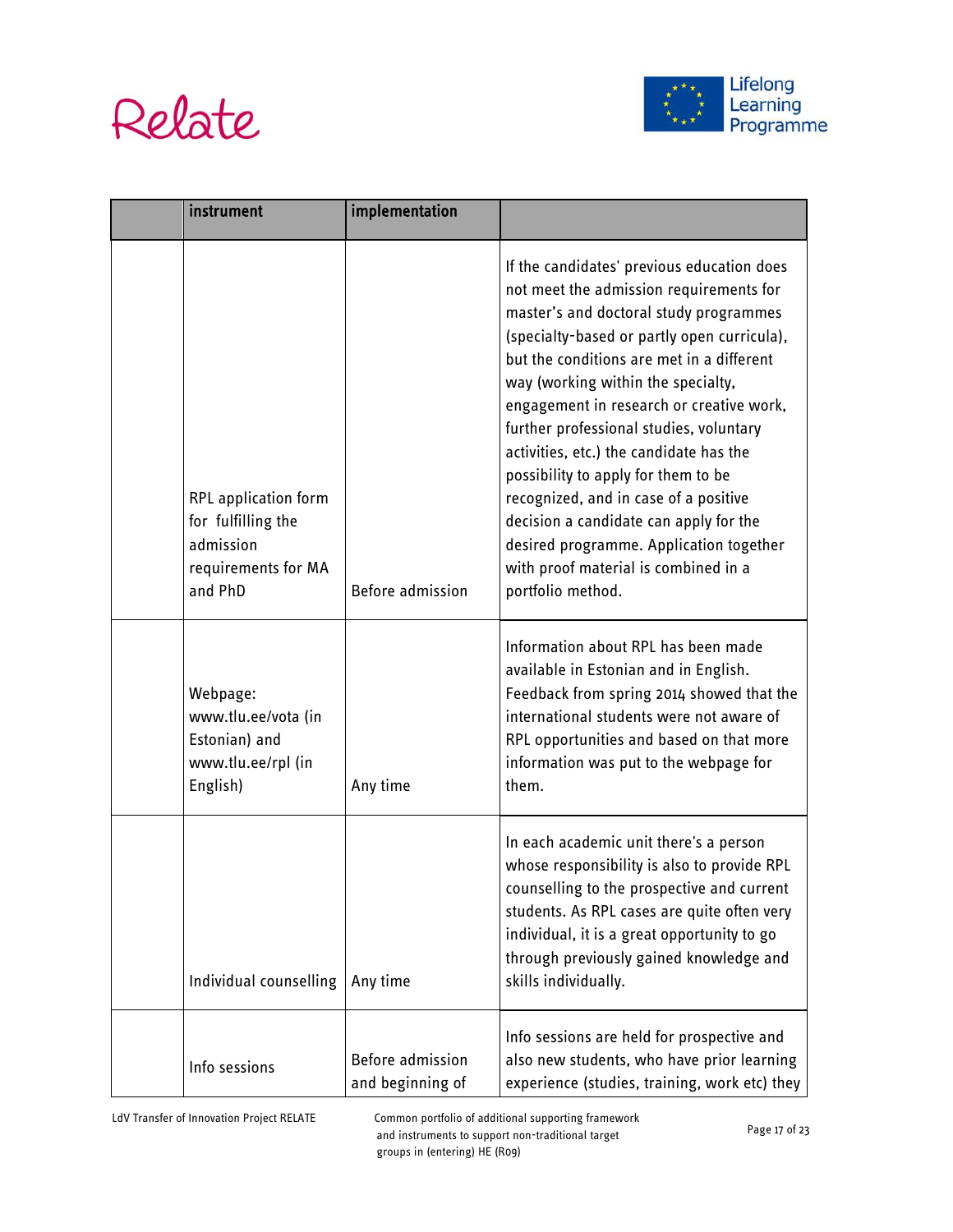



|                                                                                    | academic year        | could use.                                                                                                                                                                                                                                                                                   |
|------------------------------------------------------------------------------------|----------------------|----------------------------------------------------------------------------------------------------------------------------------------------------------------------------------------------------------------------------------------------------------------------------------------------|
| Counselling during<br>admission exams                                              | During admission     | During admission exams for the Health<br>Promotion Specialist curriculum the<br>candidates are being asked about their<br>previous experience and also possibilities<br>of RPL are being introduced to them.                                                                                 |
| Supporting course<br>"Studying at<br>University"                                   | Beginning of studies | In Haapsalu College each student can pass<br>a course "Studying at University" at the<br>beginning of their studies. As part of the<br>course RPL opportunities are being<br>introduced. Also the course emphasizes<br>study skills as for the adult learners these<br>might be a bit rusty. |
| Cooperation<br>agreements and<br>comparisons of<br>curricula between VET<br>and HE | Any time             | With some of the VET schools the curricula<br>has been compared and in this case with<br>the VET students a simplified RPL is being<br>used.                                                                                                                                                 |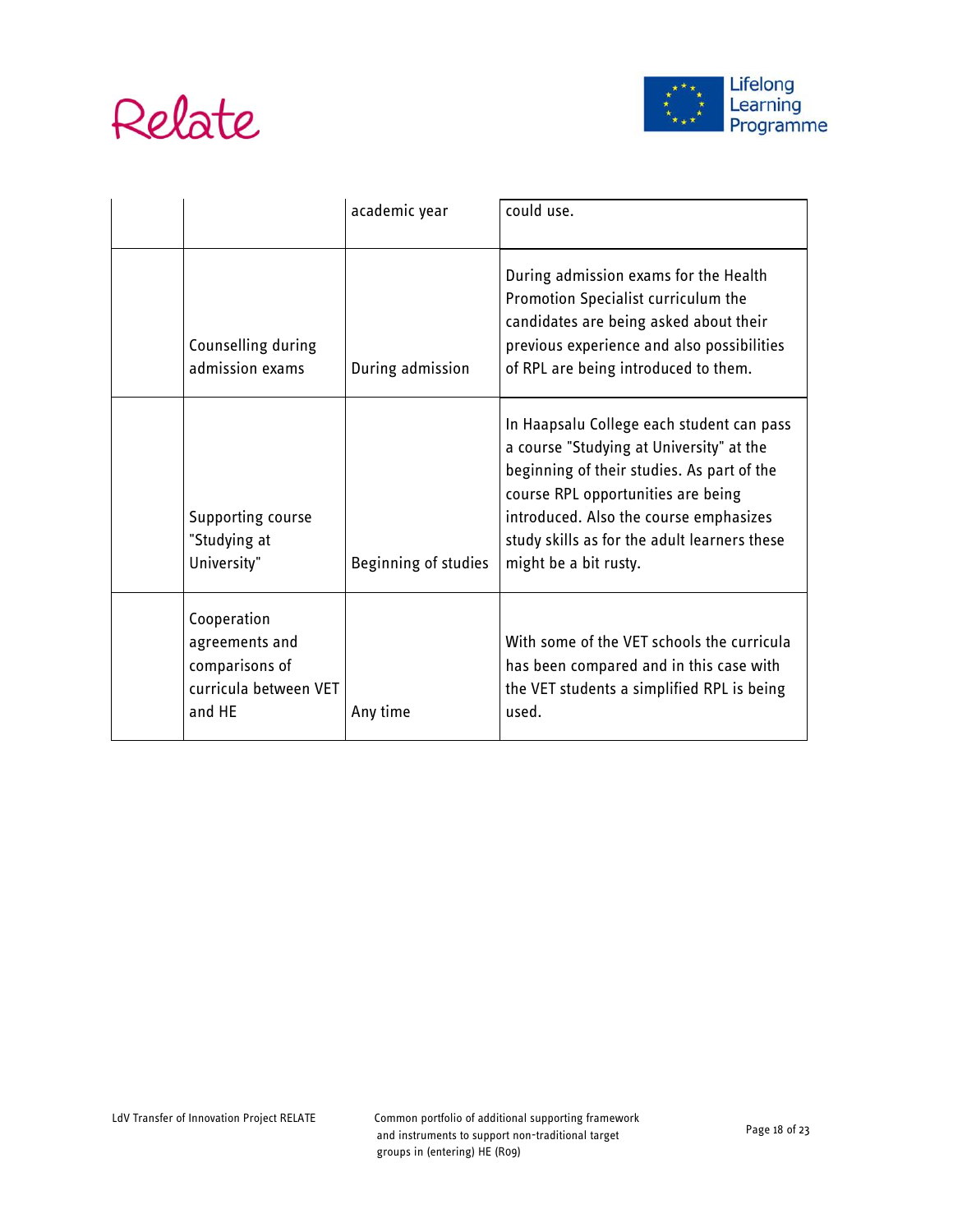



| <b>KRTC</b> | <b>Name of Supporting</b><br>instrument           | Stage of<br>implementation                                               | <b>Description</b>                                                                                                                                                                                |
|-------------|---------------------------------------------------|--------------------------------------------------------------------------|---------------------------------------------------------------------------------------------------------------------------------------------------------------------------------------------------|
|             | Support for<br>information about<br>possibilities | Any time                                                                 | Webpages of different universities and<br>colleges                                                                                                                                                |
|             | Support for state<br>exams                        | Any time, state<br>exams during the<br>season (April-June<br>every year) | If needed for admission to university,<br>registration for state-exams, additional<br>course for preparation for state-exams in<br>VET school or Adult Gymnasium,<br>implementation of state-exam |
|             | Support for RPL                                   | Any time                                                                 | Description of learning outcomes from<br>curricula for RPL form of university                                                                                                                     |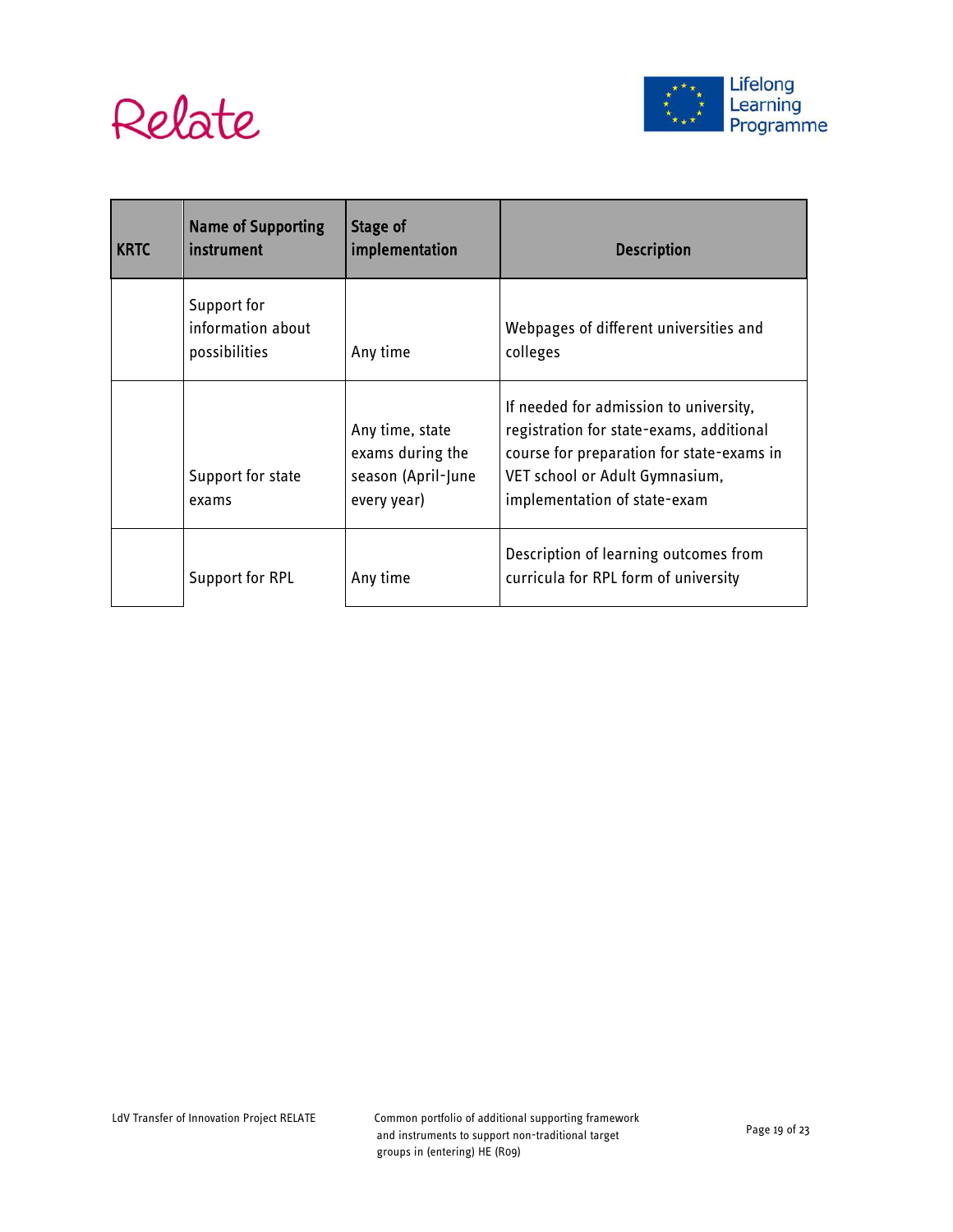



| <b>SUAS</b> | <b>Name of Supporting instrument</b>                                                                                               | <b>Stage of</b><br>implementation        | <b>Description</b>                                                                                                                                                                                                |
|-------------|------------------------------------------------------------------------------------------------------------------------------------|------------------------------------------|-------------------------------------------------------------------------------------------------------------------------------------------------------------------------------------------------------------------|
|             | Webpage:<br>http://portal.savonia.fi/amk/fi/opiskelijalle/opiskelu<br>-savoniassa/osaamisen-hyvaksilukeminen-ahot/ (in<br>Finnish) | Any time                                 | Information about RPL is<br>available in Finnish and in<br>English.                                                                                                                                               |
|             | Info sessions and course "Studying at SUAS"                                                                                        | At the<br>beginning of<br>academic year  | Info sessions are held for<br>prospective and also new<br>students, who have prior<br>learning experience<br>(studies, training, work etc)<br>they could use.                                                     |
|             | Individual Counseling; study councellors and<br>tutoringteachers                                                                   | Different about<br>the study<br>programs | Students get individual<br>counseling concerning to<br>questions about the<br>compatibility studies/job;<br>about question linked to the<br>papers in the study courses,<br>about personal<br>questions/problems. |
|             |                                                                                                                                    |                                          | At the beginning of the<br>nursing studies students<br>familiarize themselves with<br>the curriculum and plan<br>their own studies                                                                                |
|             | Personal study plan and portfolio process                                                                                          | All the time<br>during the<br>education  | - if they will follow the<br>curriculum of their study<br>group or<br>- if they will have some RPL<br>or                                                                                                          |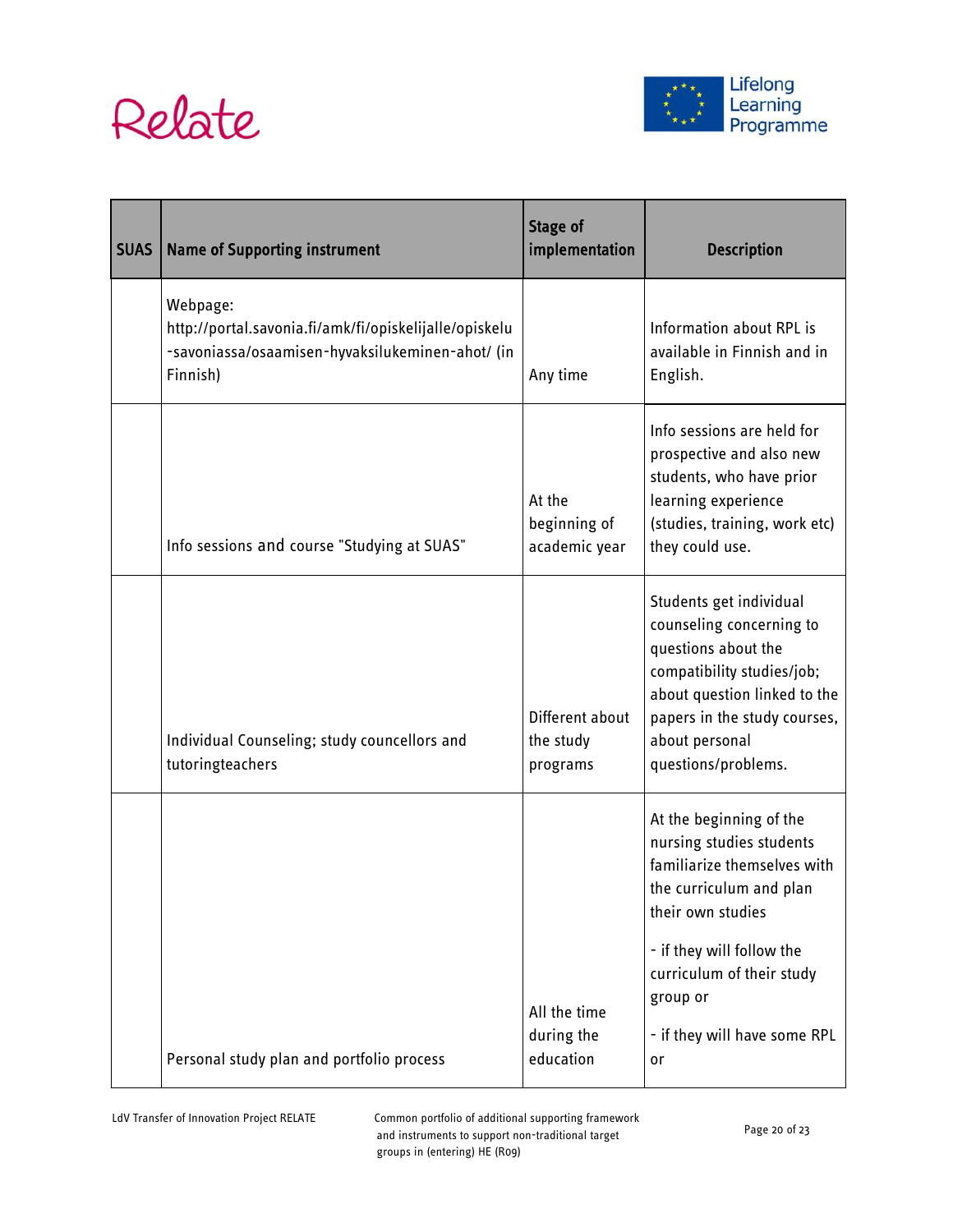



|                                                                                                                                                   |                                     | - if they will take some<br>courses from another<br>group's curricula/study<br>plans to do their studies<br>faster<br>- each student writes these<br>issues in their personal<br>study plan (web based) and<br>then the issues will be<br>discussed in the with the<br>student's tutoring teacher,<br>who will guide the student<br>further on. |
|---------------------------------------------------------------------------------------------------------------------------------------------------|-------------------------------------|-------------------------------------------------------------------------------------------------------------------------------------------------------------------------------------------------------------------------------------------------------------------------------------------------------------------------------------------------|
| RPL, electronic application forms in Wilma                                                                                                        | After<br>admission, all<br>the time | Students can apply RPL for<br>all courses mentioned in<br>their curricula. Application<br>is based to learning<br>outcomes from curricula.                                                                                                                                                                                                      |
| Course specific proofs of evidence (RPL competence<br>tests) for students entering from VET to SUAS in<br>Nursing or in Nurse Paramedic Education | Since august<br>2015                | The students can participate<br>in to Competence tests and<br>show their previous<br>competences in authentic<br>situations in skill labs,<br>simulations and case<br>studies.                                                                                                                                                                  |
| PRACTICAL TRAINING, SUAS Nursing education                                                                                                        |                                     | Used to support the<br>practical education in<br>nursing (for all students);<br>guide for the students                                                                                                                                                                                                                                          |
| Preparation Course for Immigrants at HE studies                                                                                                   | Since October<br>2014               | <b>Preparation Course for</b><br>Immigrants at HE studies:<br>20 credits, 5 months. The<br>participants get a possibility                                                                                                                                                                                                                       |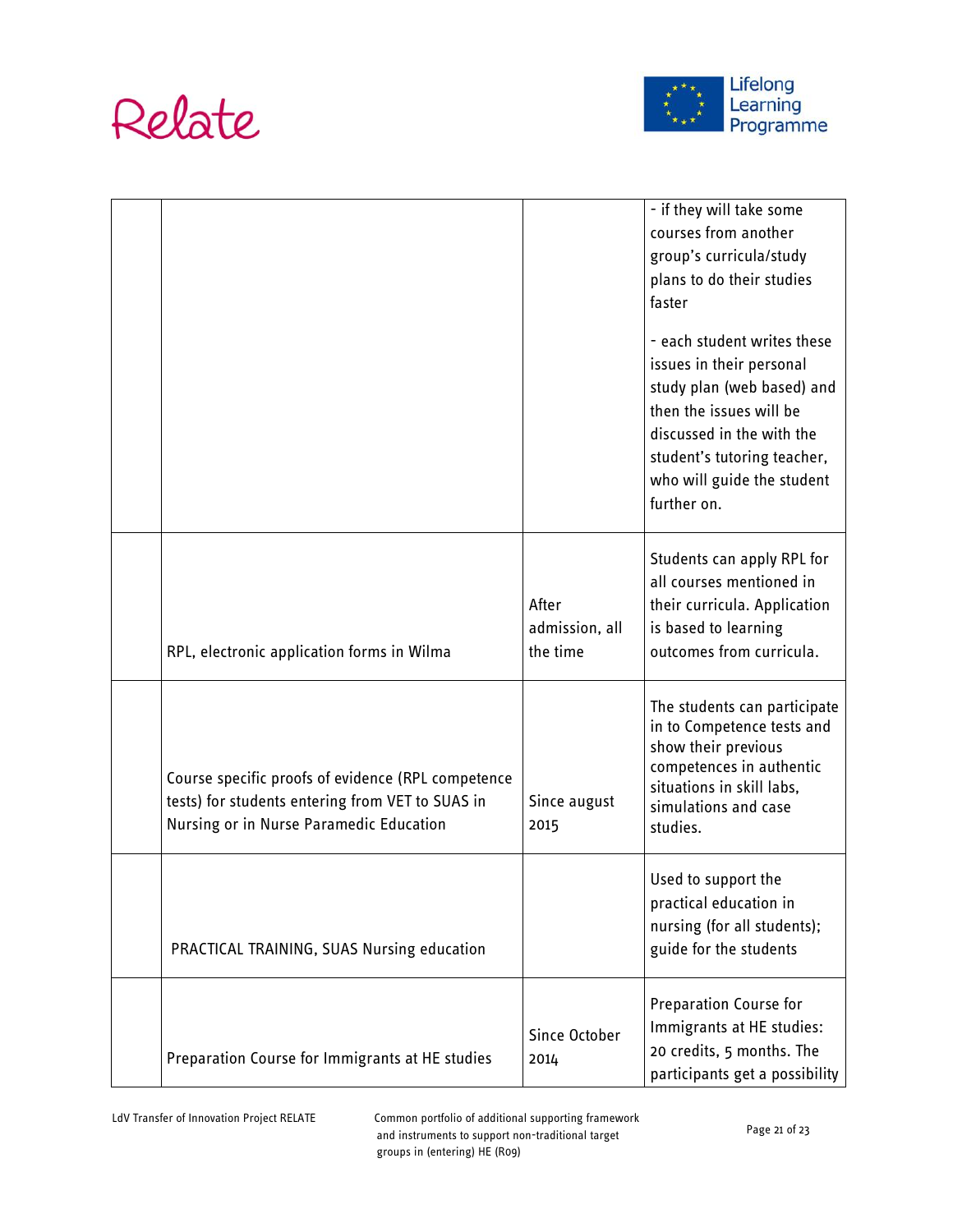



|                                            |                         | -RPL and international<br>comparability of<br>qualifications of immigrants<br>-teacher-tutor assists also<br>in the process with Valvira<br>or Finnish National Board<br>of Education (FNBE).                                                                                                                                                                                                  |
|--------------------------------------------|-------------------------|------------------------------------------------------------------------------------------------------------------------------------------------------------------------------------------------------------------------------------------------------------------------------------------------------------------------------------------------------------------------------------------------|
| Finnish Language studies to reach level B2 | Since<br>September 2015 | Finnish Language studies in<br>order to reach level B2 to<br>be able to take part in HE<br>studies. Three months<br>lasting course for Written<br>Finnish Language. Some of<br>the participants in the<br>course are VET-based,<br>studying in Savonia for HE.<br>(Also planned Oral Finnish<br>Language starting in<br>December and C1 Finnish<br>Language course starting in<br>March 2016.) |